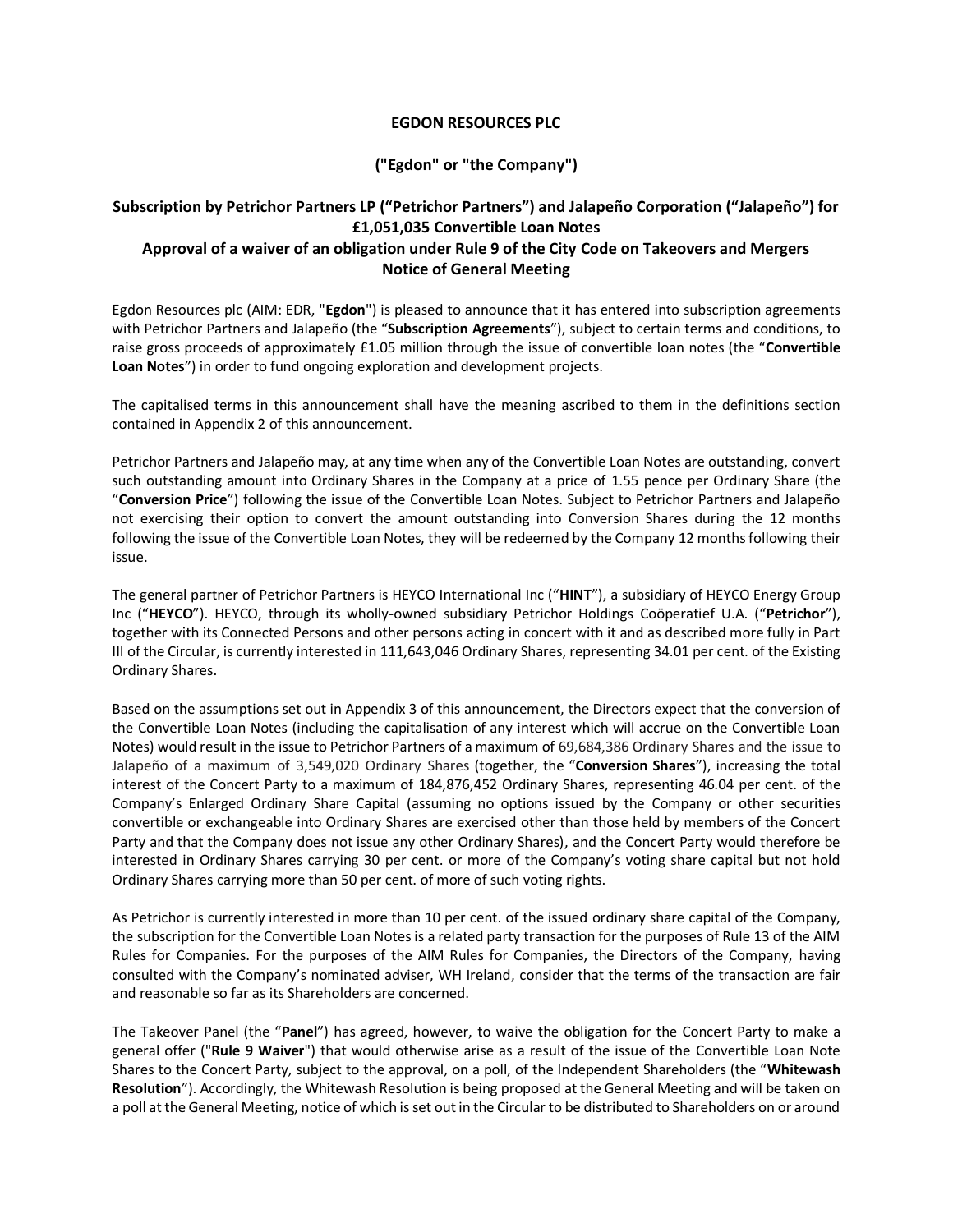the date of this Announcement. The General Meeting is to be held atthe offices of Egdon Resources plc at The Wheat House, 98 High Street, Odiham, Hampshire RG29 1LP at 10.00 a.m. on 22 January 2021.

The Company notes the guidance issued by the UK government restricting social gatherings in view of the ongoing COVID-19 pandemic and the fact that, if such guidance remains in place on the date of the General Meeting, as seems likely, shareholders will be prohibited from attending the General Meeting. Given the current guidance the Company requests that shareholders do not attend the General Meeting but instead appoint the chairman of the General Meeting as a proxy to ensure their vote is recognised and provide voting instructions in advance of the General Meeting. Other named proxies will not be allowed to attend the General Meeting and their votes will not be counted

## **Mark Abbott, Managing Director, commented**:

*"This is a major endorsement from HEYCO and strong confirmation of the belief of HEYCO and its management in the longer-term prospects for Egdon. The funds raised by the issue of the Convertible Loan Notes will significantly strengthen the Company's financial position and allow it, together with existing cash, to fund ongoing exploration and development projects such as the development of the Wressle oil field, planning for the Biscathorpe-2 side-track*  well and preparation for the acquisition of 3D seismic over the Resolution Prospect and for additional working capital *to maintain and develop the assets and opportunity base of the business."*

### **Enquiries:**

| Egdon Resources plc<br>Mark Abbott / Martin Durham                                                                           | 01256 702 292 |
|------------------------------------------------------------------------------------------------------------------------------|---------------|
| Financial Adviser & Joint Broker - VSA Capital Limited<br>Andrew Monk (Corporate Broking)<br>Andrew Raca (Corporate Finance) | 020 3005 5000 |
| Nominated Adviser & Joint Broker - WH Ireland Limited<br>Chris Hardie<br>Lydia Zychowska                                     | 020 7220 1666 |
| <b>Buchanan</b><br>Ben Romney, Chris Judd                                                                                    | 020 7466 5000 |

#### **Notes to Editors:**

Egdon Resources plc (LSE: EDR) is an established UK-based exploration and production company focused on onshore exploration and production in the hydrocarbon-producing basins of the UK.

Egdon holds interests in 42 licences in the UK and has an active programme of exploration, appraisal and development within its portfolio of oil and gas assets. Egdon is an approved operator in the UK. Egdon was formed in 1997 and listed on AIM in December 2004.

#### **Qualified Person Review**

In accordance with the AIM Rules - Note for Mining and Oil and Gas Companies, this release has been reviewed by Mark Abbott, Managing Director of Egdon, who is a geoscientist with over 30 years' experience and is a member of the Petroleum Exploration Society of Great Britain and a Fellow of the Geological Society. Mr Abbott has consented to the inclusion of the technical information in this release in the form and context in which it appears.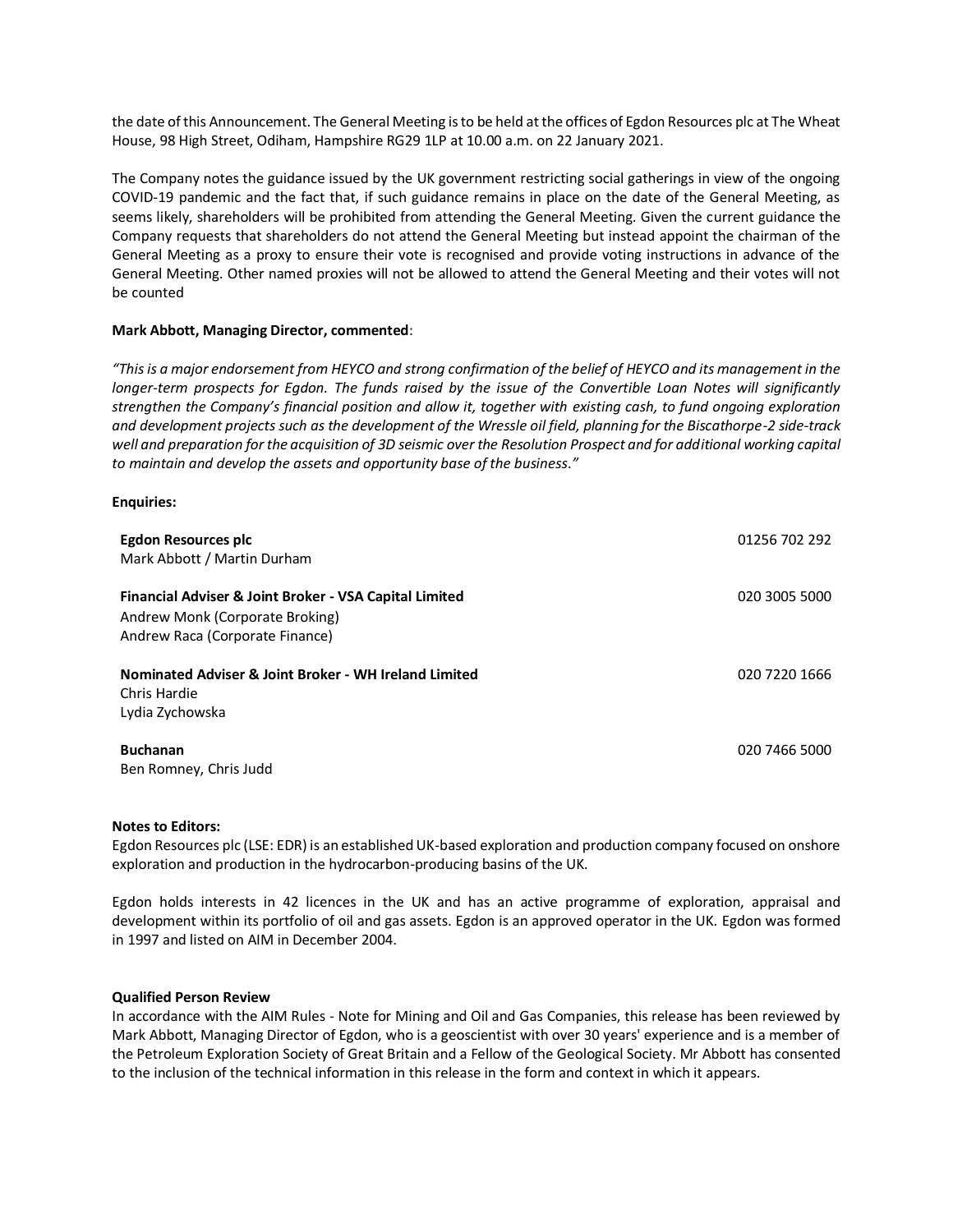Evaluation of hydrocarbon volumes has been assessed in accordance with 2007 Petroleum Resources Management System prepared by the Oil and Gas Reserves Committee of the Society of Petroleum Engineers (SPE) and reviewed and jointly sponsored by the World Petroleum Council (WPC), the American Association of Petroleum Geologists (AAPG) and the Society of Petroleum Evaluation Engineers (SPEE).

The information contained within this announcement is deemed by the Company to constitute inside information as stipulated under the UK version of the Market Abuse Regulation (EU) No. 596/2014 which is part of UK lay by Virtue of the European Union (Withdrawal) Agreement. Upon the publication of this announcement via Regulatory Information Service ("RIS"), this inside information is now considered to be in the public domain.

## **Issue of 8 per cent. unsecured Convertible Loan Notes Approval of waiver of obligations under Rule 9 of the Takeover Code and Notice of General Meeting**

## **Reason for the issue of Convertible Loan Notes and use of proceeds**

The funds raised by the issue of the Convertible Loan Notes will significantly strengthen the Company's financial position and allow it, together with existing cash, to fund ongoing exploration and development projects such as the development of the Wressle oil field, planning for the Biscathorpe-2 side-track well and preparation for the acquisition of 3D seismic over the Resolution Prospect and for additional working capital to maintain and develop the assets and opportunity base of the business.

## **Current Trading and Outlook**

On 6 January 2021, the Company announced its preliminary results for the year ended 31 July 2020 and provided updates on its current assets, trading and outlook. The full announcement can be read on the Company'[s website at](http://www.egdon-resources.com/) [www.egdon-resources.com.](http://www.egdon-resources.com/)

In relation to the Company's operational and corporate highlights for the period, the preliminary results announcement stated:

- Production during the year was 145 boepd (2019: 182 boepd) ahead of guidance of 130-140 boepd
- Planning permission was granted for the Wressle development on appeal on 17 January 2020 following a public inquiry in November 2019. Full costs were awarded against North Lincolnshire Council and have since been received. Field development operations are progressing well and first oil is targeted during January 2021, which will add 150 bopd to Egdon's production
- During March 2020, we announced the results of an in-depth assessment of the Biscathorpe project (PEDL253) which identified technically and commercially attractive target areas accessible via a side-track of the suspended Biscathorpe-2 well. A planning application is in the process of being prepared for submission to enable this
- The farm-out of the Resolution and Endeavour gas discoveries (P1929 and P2304) to Shell Oil U.K. Limited ("Shell") and agreed licence extensions and new work programme obligations with the Oil and Gas Authority ("OGA")
- During September 2019, the encouraging gas in place results for Springs Road-1 were announced indicating the presence of a potentially world class resource in the "Gainsborough Shales" of the Gainsborough Trough where Egdon holds 71,361 net acres (289 km<sup>2</sup>)
- During early November 2019, Government announced the introduction of a moratorium on high volume hydraulic fracturing for shale-gas that will remain in place until new evidence is provided. Along with our industry peers we are continuing to work with the OGA and other regulators on this matter
- On 18 June 2020 a confidential settlement was reached with Humber Oil and Gas in respect of PEDL253 litigation and monies were received on 25 August 2020

Operational highlights since 31 July 2020 include: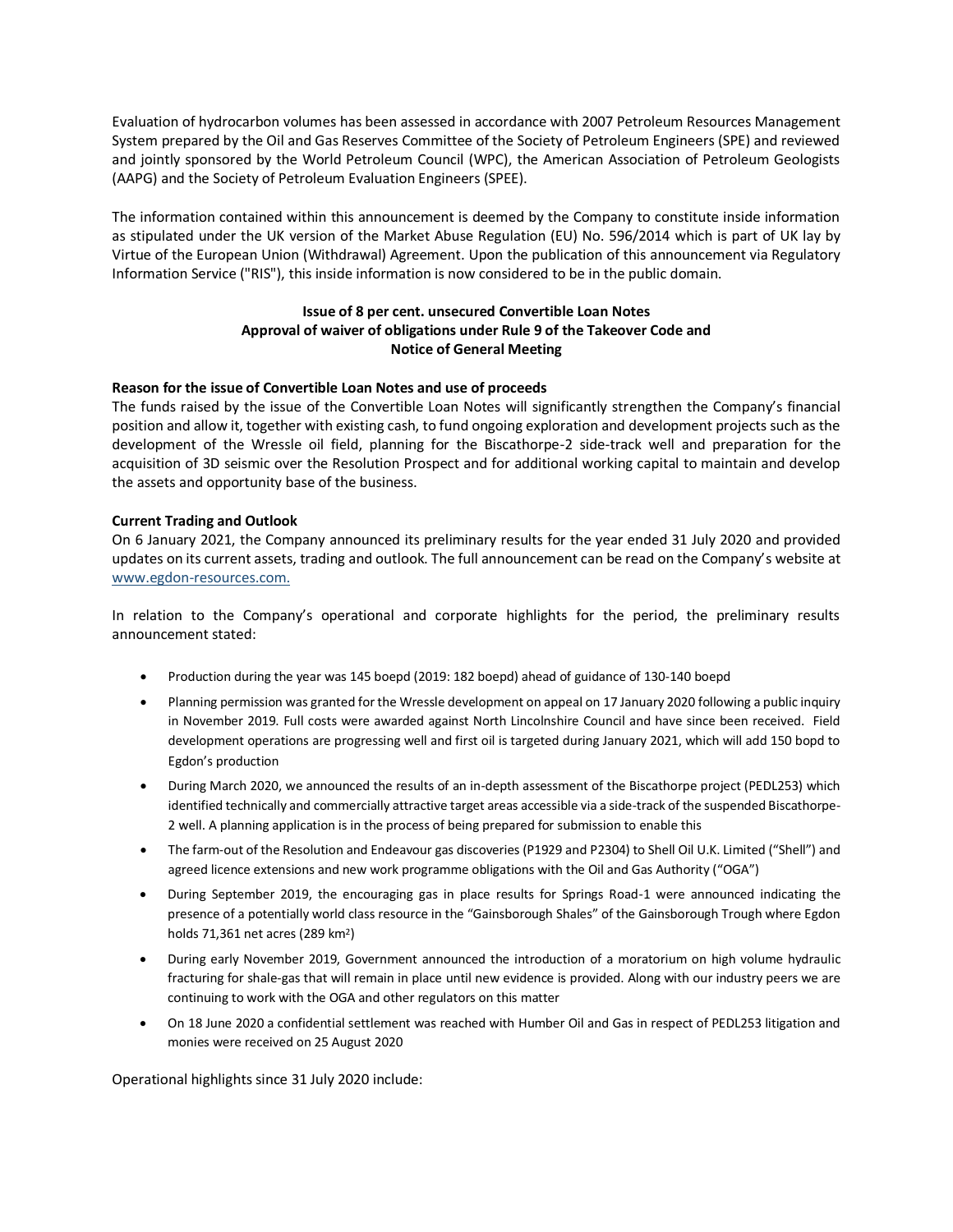- *On 25 August 2020 the farm-outs to Shell were completed for the Resolution and Endeavour assets (P1929 and P2304)*
- *On 7 September 2020 we received approval for an extension of planning consent to 31 December 2021 for the drilling of North Kelsey-1 (PEDL241) which had been delayed due to COVID-19 restrictions during the earlier part of the year*
- *PEDL143 Licence relinquished during September 2020*
- *On 26 November 2020 Egdon announced that it had entered into a £1.00 million loan facility with Union Jack Oil plc*

In relation to the Company's outlook, the preliminary results announcement stated:

*The expected start of production at Wressle during late January 2021 will transform Egdon's production and cash-flow. Production guidance for the first half of the financial year 2020-21 is 100 boepd and 200 boepd for the second half of the year resulting in full year guidance of 140-150 boepd.* 

*The historically low gas price seen over the last winter and continuing through the summer of 2020 has seen a recovery in recent months and is expected to return to more normal levels during the coming winter period. Oil prices have recovered from the lows seen at the onset of the COVID-19 pandemic, but are expected to remain strongly linked to worldwide economic activity levels. Operationally, in the short-term we will continue to focus on high impact projects within our conventional resource portfolio whilst working with the industry to demonstrate to the OGA and other regulators that we can operate safely to deliver lower emission UK gas to the market.*

*Our key activities and focus for the coming year will be:*

- *Continuing to carefully manage costs and cash through the current challenging operating environment*
- *Finalising the development of the Wressle oil field for production start-up in January 2021*
- *Progressing the planning application for a Biscathorpe-2 side-track well to be drilled in 2021 and where we may look to secure a partial farm-out*
- *Progressing a farm-out of North Kelsey-1 for drilling in 2021*
- *Streamlining the conventional resource portfolio to concentrate on a smaller number of key assets whilst maintaining our position in core unconventional resource assets*
- *Progressing the acquisition of the 3-D seismic survey over the Resolution and Endeavour gas discoveries in February 2022*
- *Subject to lifting of the current moratorium on hydraulic fracturing operations for shale-gas, progressing the planning and permitting for the drilling and subsequent testing of the Springs Road-2 well*
- *Reviewing the Energy Transition opportunities within the current portfolio, including repurposing of existing wells for geothermal energy*

*Despite the unprecedented challenges experienced during the year, the fundamentals of the business are robust with the Company having a range of high potential assets in both the conventional hydrocarbon resource and nascent shale-gas sectors.* 

*The Company is focused on reducing costs and expenditure and on progressing key near term cash generative projects such as Wressle. We will continue to keep activity under review in light of the current circumstances and position the Company for growth once normality returns.*

*We will also continue to review opportunities in the energy space that leverage our expertise with a focus on projects with near term predictable cash flows, opportunities to reduce costs and a low execution risk and capital requirement. "*

### **Principal terms of the Convertible Loan Notes**

The Company is proposing to raise approximately £1.05 million, before expenses, by way of an issue of Convertible Loan Notes to Petrichor Partners and Jalapeño, pursuant to the terms of a Subscription Agreement and a Convertible Loan Note Instrument. Execution of the Convertible Loan Note Instrument, and the obligation to issue and subscribe, remain conditional upon, amongst other things, Shareholders approving the Resolutions at the General Meeting.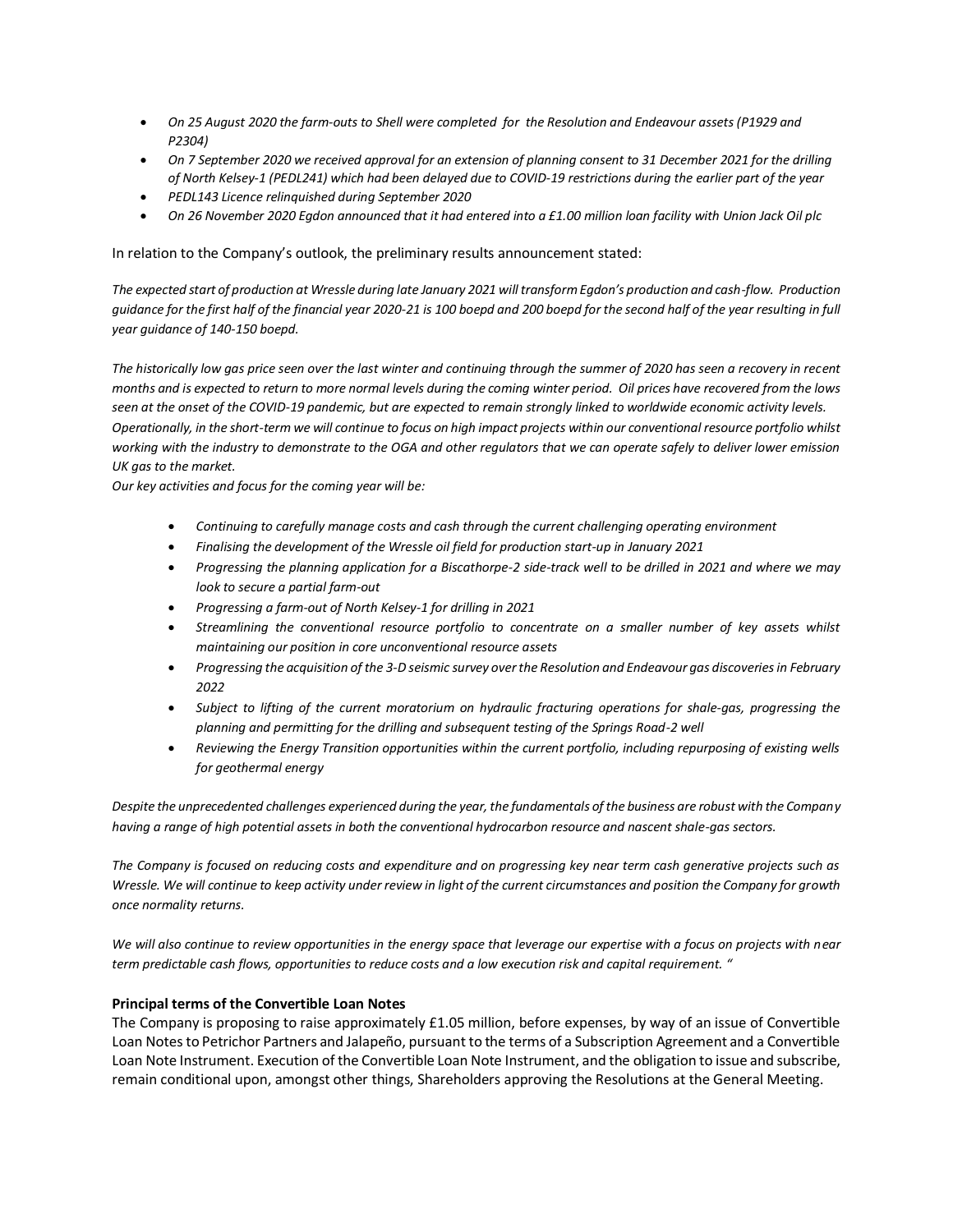A summary of the principal terms of the Convertible Loan Notes is set out below:

## *Fees and interest*

The Company will pay interest on the full amount of the issued Convertible Loan Notes from the date of issue at a rate of 8 per cent. per annum (the "**Interest Rate**"). Interest will accrue daily and shall be calculated on the basis of a 365-day year and the actual number of days elapsed from the date of issue of the Convertible Loan Notes to the date falling 12 (twelve) months from the date of issue of the Convertible Loan Notes (the "**Redemption Date**"). If the Company fails to pay redemption monies when due, interest shall continue to accrue on the unpaid amount at the Interest Rate. Interest shall not be compounded. Any interest which accrues on the Convertible Loan Notes can be capitalised at any time into Ordinary Shares at the Conversion Price.

## *Issue and repayment*

The Company may make a drawdown request to the Convertible Loan Note Holders for the maximum amount of approximately £1.05 million under the Subscription Agreement conditional upon Shareholders approving the Resolutions at the General Meeting, and the Convertible Loan Note Holders shall have up to two business days in which to pay the funds due under the subscription request.

Following receipt of the funds, the Convertible Loan Notes will be issued within two business days. Unless the Convertible Loan Note Holders exercise their option to convert the amount outstanding into Ordinary Shares they will be redeemed by the Company at the Redemption Date.

The Company may, repay the Convertible Loan Notes in full or in part without penalty prior to the Redemption Date, together with the interest accrued thereon at the Interest Rate between the date of issue and the date of such repayment, provided that the full 12 months of interest will be due and payable if the Convertible Loan Notes are converted into shares.

The Company may be required by the Convertible Loan Note Holders to redeem the Convertible Loan Notes if it becomes unlawful for the Convertible Loan Note Holders to hold the Convertible Loan Notes, the Company has breached its representations and warranties to the Convertible Loan Note Holders or failed to comply with its undertakings given to the Convertible Loan Note Holders in the Subscription Agreement, or an event of default occurs.

## *Events of Default*

The Company's obligation to redeem the Convertible Loan Notes in full may be accelerated by the Convertible Loan Note Holder following the occurrence of certain events. The identity and scope of the events of default in the Convertible Loan Notes follow the approach commonly taken in senior secured credit facilities and include (but without limitation) non-payment of amounts due, non-compliance with the terms of the agreement, insolvency and insolvency-related events.

### *Conversion*

The Convertible Loan Note Holders may, at any time when any principal of the Convertible Loan Notes is outstanding, convert such outstanding amount into Ordinary Shares in the Company at a price of 1.55 pence per Ordinary Share (the "**Conversion Price**"). The Conversion Price will be adjusted in certain circumstances to ensure that the number of Ordinary Shares arising on conversion confer the same relative entitlement (e.g. if there is a sub-division, consolidation or bonus issue). The Conversion Shares shall be credited as fully paid and rank *pari passu* with Ordinary Shares of the same class in issue on the conversion date. The Company will, following conversion, apply to have the Conversion Shares listed on AIM.

### *Security and Guarantee*

The Convertible Loan Notes when issued will be an unsecured obligation of the Company.

*Transfer*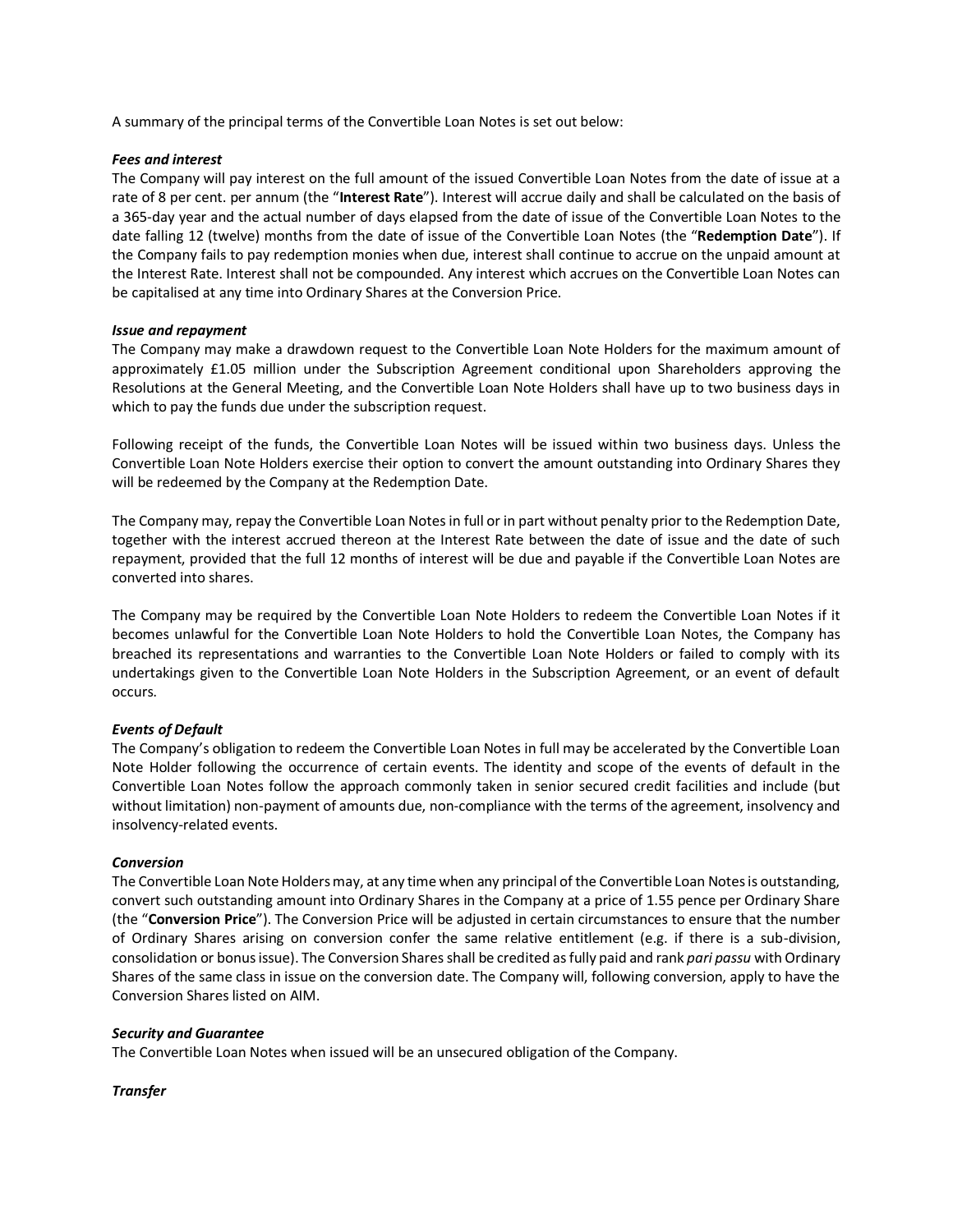The Convertible Loan Notes are only transferable by Petrichor Partners or Jalapeño to a member of the Concert Party.

### *Listing*

The Company does not intend to apply for the Convertible Loan Notes to be listed.

#### **Waiver of Rule 9 of the City Code on Takeovers and Mergers**

The purpose of the Takeover Code is to supervise and regulate takeovers and other matters to which it applies. The Takeover Code is issued and administered by the Takeover Panel. The Company is a company to which the Takeover Code applies and as such its Shareholders are therefore entitled to the protections afforded by the Takeover Code.

Under Rule 9 of the Takeover Code, where any person acquires, whether by a single transaction or a series of transactions over a period of time or not, an interest (as defined in the Takeover Code) in shares which (taken together with shares in which persons acting in concert with him are interested) carry 30 per cent. or more of the voting rights of a company which is subject to the Takeover Code, that person is normally required by the Panel to make a general offer, in cash (or with a cash alternative), to all remaining shareholders to acquire their shares. Such a general offer must be at the highest price paid by such person (or anyone acting in concert with such person) for any interest in shares during the 12 months prior to the announcement of that general offer. Rule 9 of the Takeover Code further provides that, *inter alia*, where any person who, together with persons acting in concert with him, is interested in shares which in aggregate carry not less than 30 per cent. of such voting rights, but does not hold shares carrying more than 50 per cent. of such voting rights, and such person, or any such person acting in concert with him, acquires an interest in additional shares which increase his percentage of shares carrying voting rights, such person is normally required by the Panel to make a general offer to the remaining shareholders to acquire their shares on the same terms as summarised above by a general offer.

For the purposes of the Code, Petrichor together with its Connected Persons and other persons acting in concert with it, as described more fully in Part III of the Circular, form the Concert Party. The Concert Party is currently beneficially interest in 111,643,046 Ordinary Shares, representing approximately 34.00 per cent. of the Existing Ordinary Shares.

The Convertible Loans Notes are convertible into Ordinary Shares at a price of 1.55 pence per Ordinary Share at any time after issue. Any interest which accrues on the Convertible Loan Notes can also be capitalised into Ordinary Shares at the Conversion Price. The Company expects that the Convertible Loan Note certificates will be issued approximately two business days following the General Meeting (should the Resolutions be approved). The conversion of the Convertible Loan Notes would result in the issue to the Concert Party of up to 73,233,406 Ordinary Shares which, together with the Concert Party's existing shareholding, would represent an interest in a maximum of 46.04 per cent. in the Company's Enlarged Ordinary Share Capital (assuming full conversion of all Convertible Loan Notes by the Convertible Loan Note Holders on the earliest date, being 26 January 2021, the interest being paid in shares, and there being no changes to the Company's share capital prior to the issue of all of the Conversion Shares, based on the assumptions set out in paragraph 3.3 of Part III).

The members of the Concert Party, who are interested in Ordinary Shares carrying 30 per cent. or more of the Company's voting share capital but do not hold Ordinary Shares carrying more than 50 per cent. or more of such voting rights would, on conversion, acquire an interest in additional shares which increases its percentage holding of shares carrying voting rights but would not, on a full conversion, hold Ordinary Shares carrying more than 50 per cent. The Panel has been consulted and has agreed to waive the requirement for the members of the Concert Party to make a general offer under Rule 9 of the Takeover Code in cash for Ordinary Shares in the Company which might otherwise arise as a result of the issue of the Conversion Shares to the members of the Concert Party pursuant to the conversion of the Convertible Loan Notes into Ordinary Shares, subject to the Whitewash Resolution (as set out in the notice convening the General Meeting) being passed on a poll of the Independent Shareholders. To be passed, the Whitewash Resolution will require a simple majority of the votes cast by the Independent Shareholders.

### **Related Party Transaction**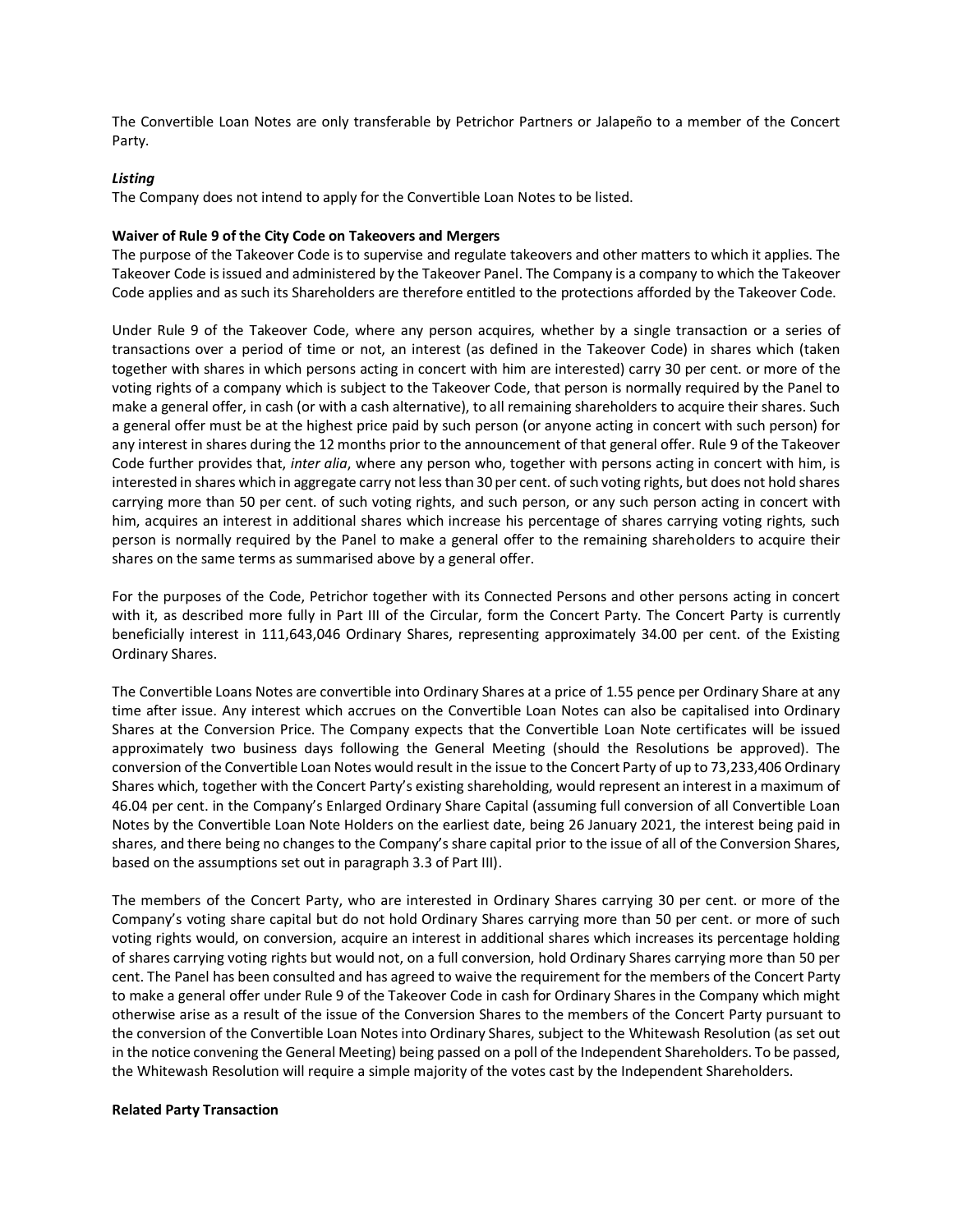As Petrichor is currently interested in more than 10 per cent. of the issued ordinary share capital of the Company, the subscription for the Convertible Loan Notes is a related party transaction for the purposes of Rule 13 of the AIM Rules for Companies. For the purposes of Rule 13 of the AIM Rules for Companies, the Directors of the Company, having consulted with the Company's nominated adviser, WH Ireland, consider that the terms of the transaction are fair and reasonable so far as its Shareholders are concerned.

## **General Meeting**

The Circular includes the Notice of General Meeting. The General Meeting is to be held at the offices of at the offices of Egdon Resources plc at The Wheat House, 98 High Street, Odiham, Hampshire RG29 1LP. At 10.00 a.m. on 22 January 2021. At the General Meeting Resolutions will be proposed as follows:

At the General Meeting, Resolutions will be proposed as follows:

Resolution 1, (the "**Whitewash Resolution**") which will be proposed as an ordinary resolution and will be taken on a poll of Independent Shareholders voting in person or by proxy, to approve the Rule 9 Waiver;

Resolution 2, which will be proposed as an ordinary resolution, to authorise the Directors to allot Ordinary Shares pursuant to the terms of the Subscription Agreement and Convertible Loan Note Instrument up to a maximum nominal amount of £732,334.06; and

Resolution 3, which will be proposed as a special resolution, to disapply the statutory pre-emption rights in respect of the Ordinary Shares allotted for cash, pursuant to the authority conferred on them by resolution 2 to allot such shares up to a maximum nominal value of £732,334.06.

Resolution 1 will be taken in accordance with the requirements of the Takeover Code, and be taken on a poll of Independent Shareholders present and by proxy voting at the General Meeting. Shareholders should note that members of the Concert Party will not be permitted to vote on Resolution 1.

The Company specifies that only those members registered on the Company's register of members at:

- the close of business on 20 January 2021; or
- if the General Meeting is adjourned, at the close of business on the day two days (excluding non- working days) prior to the adjourned meeting,

shall be entitled to attend and vote at the General Meeting.

### **Irrevocable Undertakings**

The Company has received undertakings from Premier and the Directors (who hold Ordinary Shares) to vote in favour of the Resolutions at the General Meeting in respect of in aggregate 59,329,814 Ordinary Shares representing approximately 27.38 per cent. of the Existing Ordinary Shares held by Independent Shareholders that are able to vote on Resolutions 1 and, in aggregate 59,329,814 Ordinary Shares representing approximately 18.07 per cent. of the Existing Ordinary Shares that are able to vote on Resolutions 2 and 3. The Concert Party, which is interested in 34.00 per cent. of the Existing Ordinary Shares of the Company, has undertaken to vote in favour of the Resolutions (other than Resolution 1).

### **Recommendation**

The Takeover Code requires the Board to obtain competent independent advice regarding the merits of the transaction which is the subject of the Rule 9 Waiver, the controlling position which it will create, and the effect which it will have on the Shareholders generally. The Directors, having been so advised by VSA, as the Company's financial adviser, consider the Proposals to be fair and reasonable and in the best interests of the Company and its Shareholders as a whole. In giving its advice, VSA has taken account of the commercial assessments of the Directors.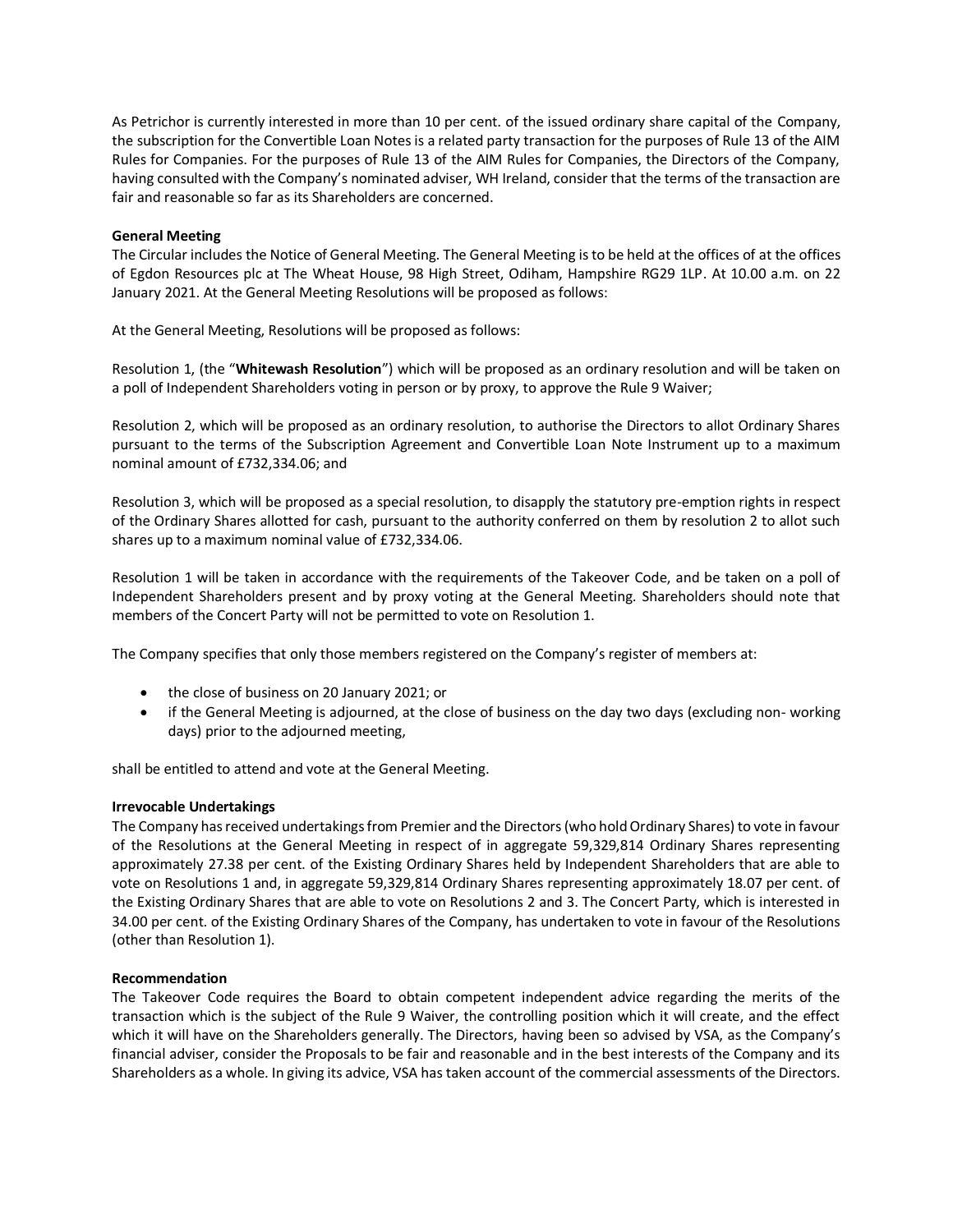Accordingly, the Directors unanimously recommend, that Shareholders vote in favour of the Resolutions as they have irrevocably undertaken to do in respect of their aggregate beneficial holdings of 13,596,481 Ordinary Shares, representing 4.14 per cent. of the total number of issued Ordinary Shares in the Company.

# **APPENDIX 1 MARKET STATISTICS**

| Principal amount of the Convertible Loan Notes to be issued<br>to Petrichor Partners and Jalapeño                 | £1,051,035      |
|-------------------------------------------------------------------------------------------------------------------|-----------------|
| Estimated net proceeds of the Convertible Loan Notes                                                              | £975,000        |
| Number of Existing Ordinary Shares                                                                                | 328,315,625     |
| Conversion Price per Ordinary Share under the Convertible<br>Loan Notes                                           | 1.55 pence      |
| Conversion Shares to be issued to Petrichor Partners and<br>Jalapeño on conversion of the Convertible Loan Notes* | 73,233,406      |
| Enlarged Ordinary Share Capital*                                                                                  | 401,549,031     |
| Percentage of the Enlarged Ordinary Share Capital to be held<br>by the Concert Party*                             | 46.04 per cent. |

\* Assumes that all issued Convertible Loan Notes are converted and that all interest payments which will accrue on the Convertible Loan Notes will be capitalised into Ordinary Shares at the Conversion Price.

## **EXPECTED TIMETABLE OF PRINCIPAL EVENTS**

| Announcement of the Proposals                                                                                             | 6 January 2021                       |
|---------------------------------------------------------------------------------------------------------------------------|--------------------------------------|
| Publication and posting of the Circular                                                                                   | 6 January 2021                       |
| Record Date for voting at the General Meeting                                                                             | Close of business on 20 January 2021 |
| Latest time and date for receipt of Forms of Proxy or CREST<br>Proxy Instructions (as applicable) for the General Meeting | 10.00 a.m. on 20 January 2021        |
| <b>General Meeting</b>                                                                                                    | 10.00 a.m. on 20 January 2021        |
| Announcement of the result of the General Meeting                                                                         | 22 January 2021                      |
| Issue of the Convertible Loan Note Certificates                                                                           | on or around 26 January 2021         |
|                                                                                                                           |                                      |

*Notes*

1. Each of the times and dates set out in the above timetable and mentioned in the Circular is based on the Company's current expectations and subject to change by the Company (with the agreement of VSA), in which event details of the new times and dates will be notified to the London Stock Exchange, where required, and the Company will make an appropriate announcement to a Regulatory Information Service

2. References to times in the Circular are to London times unless otherwise stated

# **APPENDIX 2 DEFINITIONS**

The following definitions apply throughout this announcement unless the context otherwise requires:

| Act        | means the Companies Act 2006 (as amended)                           |
|------------|---------------------------------------------------------------------|
| <b>AIM</b> | means the market of that name operated by the London Stock Exchange |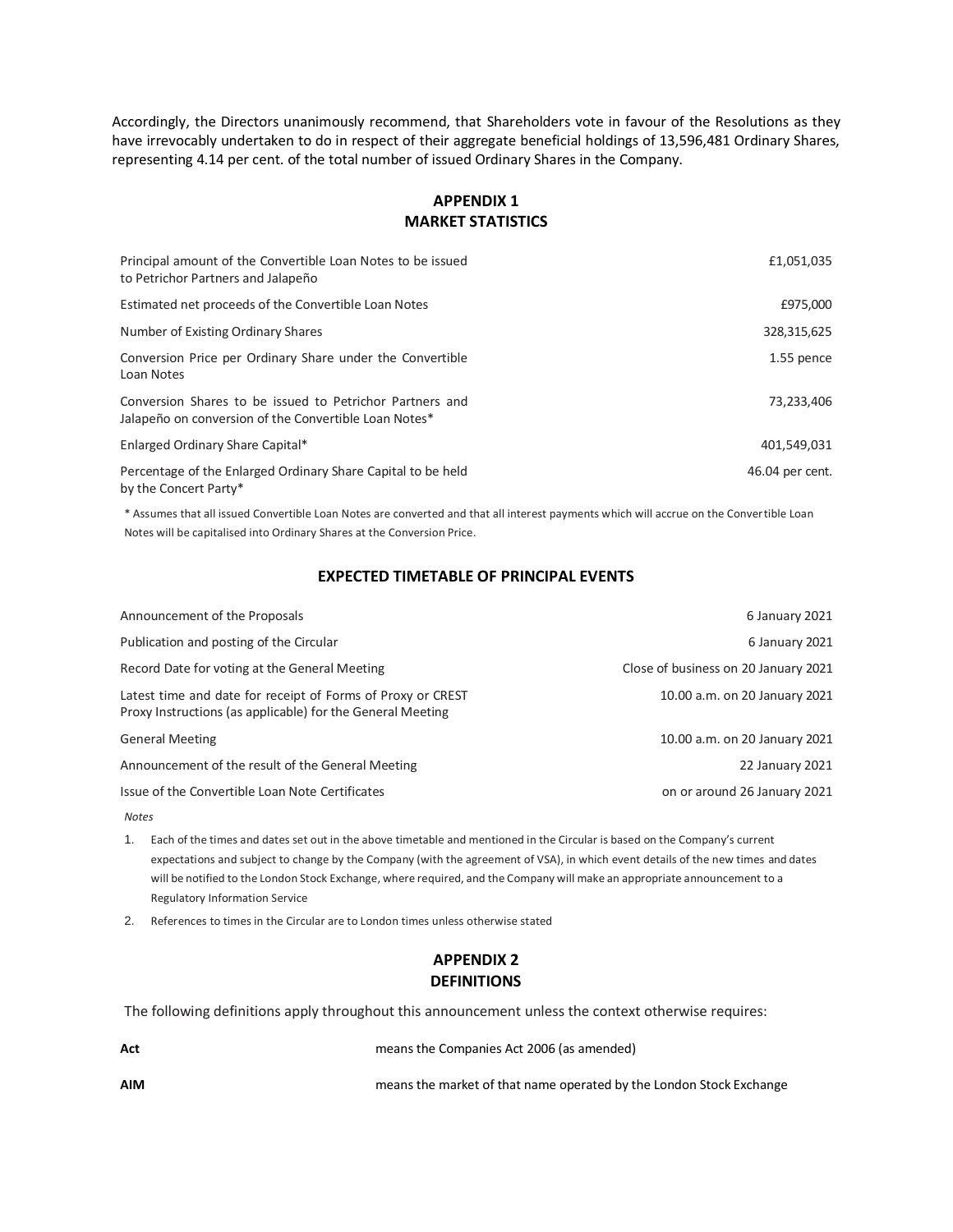| <b>AIM Rules for Companies</b>          | means the AIM Rules for Companies, as published and amended from time<br>to time by the London Stock Exchange                                                                                                                                             |
|-----------------------------------------|-----------------------------------------------------------------------------------------------------------------------------------------------------------------------------------------------------------------------------------------------------------|
| <b>AIM Rules for Nominated Advisers</b> | means the rules for nominated advisers to AIM companies, as published and<br>amended from time to time by the London Stock Exchange                                                                                                                       |
| <b>Articles</b>                         | means the existing articles of association of the Company as at the date of<br>the Circular                                                                                                                                                               |
| <b>Board</b>                            | means the board of directors of the Company from time to time                                                                                                                                                                                             |
| boe                                     | means barrel of oil equivalent                                                                                                                                                                                                                            |
| boepd                                   | means barrel of oil equivalent per day                                                                                                                                                                                                                    |
| <b>Business Day</b>                     | means any day (excluding Saturdays and Sundays) on which banks are open<br>in London for normal banking business and the London Stock Exchange is<br>open for trading                                                                                     |
| <b>Company or Egdon</b>                 | means Egdon Resources plc                                                                                                                                                                                                                                 |
| <b>Concert Party</b>                    | means HEYCO, HINT, Petrichor, Jalapeño and Petrichor Partners (and its<br>limited partners)                                                                                                                                                               |
| <b>Connected Persons</b>                | has the meaning set out in section 252 and section 254 of the Act and<br>includes spouse, children under 18 and any company in which the relevant<br>person is interested in shares comprising at least one-fifth of the share capital<br>of that company |
| <b>Conversion Price</b>                 | 1.55 pence                                                                                                                                                                                                                                                |
| <b>Conversion Shares</b>                | means the new Ordinary Shares to be issued on conversion of the Convertible<br>Loan Notes including on the capitalisation of any interest payable on the<br><b>Convertible Loan Notes</b>                                                                 |
| <b>Convertible Loan Notes</b>           | means the £1,051,035 nominal 8% unsecured convertible loan notes that<br>may be issued to Petrichor Partners and Jalapeño pursuant to the<br>Subscription Agreement and the Convertible Loan Notes Instrument                                             |
| <b>Convertible Loan Note Holder</b>     | means a holder of a Convertible Loan Note                                                                                                                                                                                                                 |
| <b>Convertible Loan Note Instrument</b> | means the instrument constituting the Convertible Loan Notes, execution of<br>which by the Company is conditional upon the resolutions set out in the<br>Notice of GM being passed by Shareholders at the General Meeting                                 |
| <b>Directors</b>                        | means the directors of the Company at the date of the Circular whose names<br>are set out on page 4 of the Circular                                                                                                                                       |
| <b>Disclosure Date</b>                  | means 5 January 2021                                                                                                                                                                                                                                      |
| <b>Enlarged Ordinary Share Capital</b>  | the Existing Ordinary Shares and the Conversion Shares                                                                                                                                                                                                    |
| <b>Existing Ordinary Shares</b>         | the existing 328,315,625 Ordinary Shares in issue as at the date of<br>the Circular                                                                                                                                                                       |
| <b>FCA</b>                              | means the Financial Conduct Authority of the United Kingdom                                                                                                                                                                                               |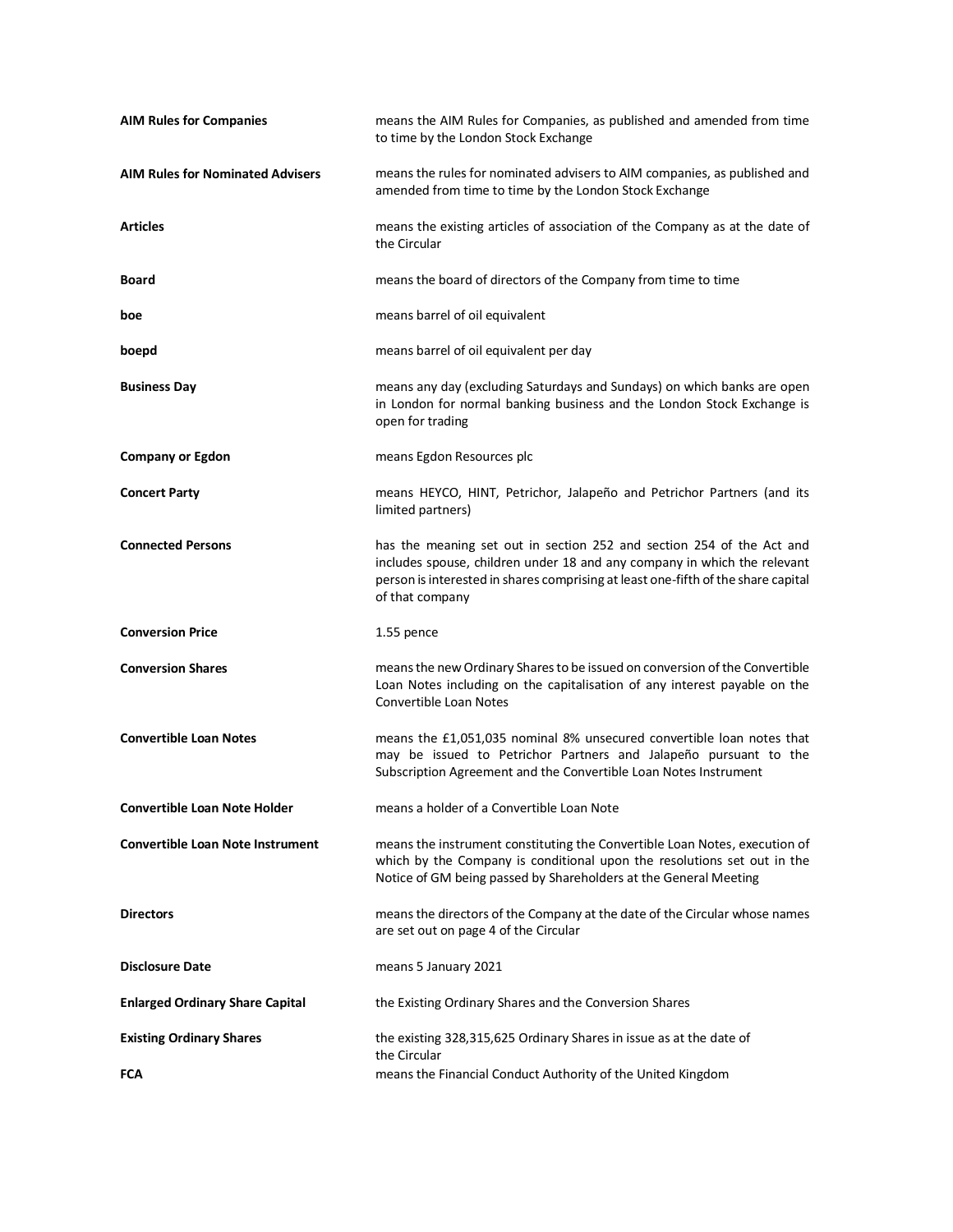| Form of Proxy                       | means the form of proxy accompanying the Circular for use at the GM                                                                                                                                                                               |
|-------------------------------------|---------------------------------------------------------------------------------------------------------------------------------------------------------------------------------------------------------------------------------------------------|
| <b>FSMA</b>                         | means the Financial Services and Markets Act 2000 (as amended)                                                                                                                                                                                    |
| <b>GM or General Meeting</b>        | means the general meeting of the Company convened for 10.00 a.m. at the<br>offices of Egdon Resources plc at The Wheat House, 98 High Street, Odiham,<br>Hampshire RG29 1LP on 22 January 2021 by the Notice of GM and any<br>adjournment thereof |
| Group                               | means the Company and its subsidiaries and subsidiary undertakings                                                                                                                                                                                |
| <b>HEYCO</b>                        | means HEYCO Energy Group, Inc.                                                                                                                                                                                                                    |
| HINT                                | means HEYCO International Inc.                                                                                                                                                                                                                    |
| <b>Independent Shareholders</b>     | means Shareholders who are eligible to vote on the Whitewash Resolution,<br>being shareholders other than HEYCO, HINT, Petrichor, Jalapeño or Petrichor<br>Partners (and its limited partners)                                                    |
| <b>Interest Rate</b>                | 8 per cent. per annum                                                                                                                                                                                                                             |
| issued share capital                | means, except where stated to the contrary, the issued share capital of the<br>Company excluding treasury shares                                                                                                                                  |
| <b>LSE or London Stock Exchange</b> | means London Stock Exchange plc                                                                                                                                                                                                                   |
| Jalapeño                            | means Jalapeño Corporation                                                                                                                                                                                                                        |
|                                     |                                                                                                                                                                                                                                                   |
| <b>Link Group</b>                   | a trading name of Link Group                                                                                                                                                                                                                      |
| <b>London Stock Exchange</b>        | means London Stock Exchange plc                                                                                                                                                                                                                   |
| <b>Money Laundering Regulations</b> | means The Money Laundering, Terrorist Financing and Transfer of Funds<br>(Information on the Payer) Regulations 2017                                                                                                                              |
| Notice of GM                        | means the notice of the GM set out at the end of the Circular                                                                                                                                                                                     |
| <b>Official List</b>                | means the Official List of the FCA                                                                                                                                                                                                                |
| <b>Ordinary Shares</b>              | means the issued ordinary shares of 1p each in the capital of the Company as<br>at the date of the Circular                                                                                                                                       |
| <b>Panel or Takeover Panel</b>      | mean the Panel on Takeovers and Mergers                                                                                                                                                                                                           |
| <b>PEDL</b>                         | means the United Kingdom onshore petroleum exploration and development<br>licence                                                                                                                                                                 |
| Petrichor                           | means Petrichor Holdings Coöperatief U.A., a wholly owned subsidiary of<br><b>HEYCO</b>                                                                                                                                                           |
| <b>Petrichor Partners</b>           | means Petrichor Partners, LP                                                                                                                                                                                                                      |
| Premier                             | means Premier Oil plc                                                                                                                                                                                                                             |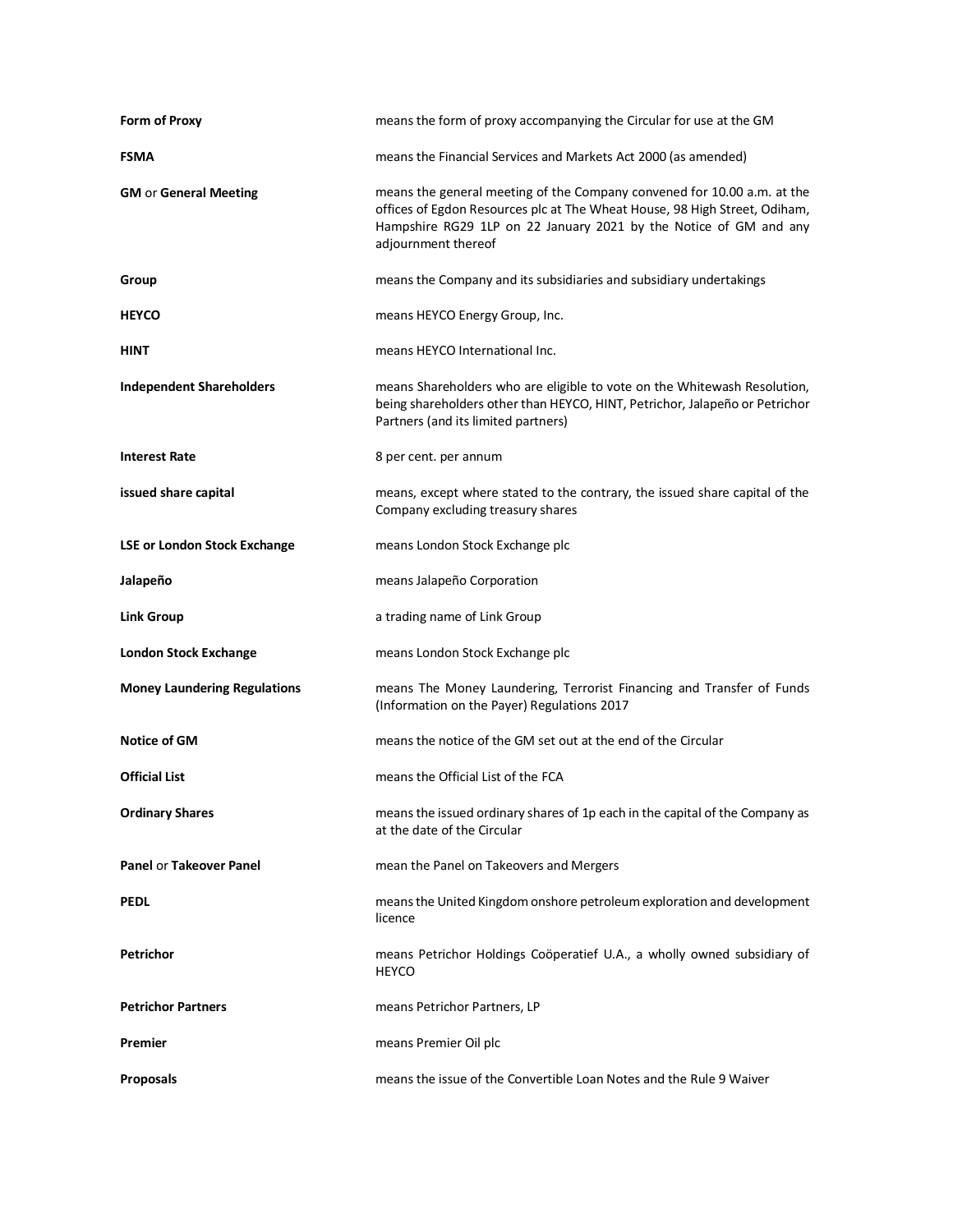| <b>Prospectus Rules</b>       | means the rules made by the FCA under Part VI of FSMA in relation to offers<br>of transferable securities to the public and admission of transferable<br>securities to trading on a regulated market                                                                                                                                             |
|-------------------------------|--------------------------------------------------------------------------------------------------------------------------------------------------------------------------------------------------------------------------------------------------------------------------------------------------------------------------------------------------|
| <b>Redemption Date</b>        | means the date falling 12 (twelve) months from the date of issue of the<br><b>Convertible Loan Notes</b>                                                                                                                                                                                                                                         |
| Registrar                     | means Link Group, Corporate Actions, The Registry, 34 Beckenham Road,<br>Beckenham, Kent BR3 4TU                                                                                                                                                                                                                                                 |
| <b>Relationship Agreement</b> | has the meaning given to that term in paragraph 5.3 of Part II of the Circular                                                                                                                                                                                                                                                                   |
| <b>Resolution Prospect</b>    | means the Resolution Gas Discovery field held under licence P1929                                                                                                                                                                                                                                                                                |
| Rule 9                        | means Rule 9 of the Takeover Code                                                                                                                                                                                                                                                                                                                |
| <b>Rule 9 Waiver</b>          | means the waiver by the Panel of any requirement under Rule 9 of the<br>Takeover Code for the Concert Party to make a general offer to Shareholders<br>for the Company which would otherwise arise as a result of the issue of the<br>Conversion Shares to Petrichor Partners and Jalapeño on conversion of the<br><b>Convertible Loan Notes</b> |
| <b>Shareholders</b>           | means holders of Existing Ordinary Shares                                                                                                                                                                                                                                                                                                        |
| <b>Subscription Agreement</b> | means the subscription agreements dated 6 January 2021 entered into by<br>the Company and Petrichor Partners and Jalapeño in relation to the<br>subscription for the Convertible Loan Notes, as described further in<br>paragraph 5.1 of Part II of the Circular                                                                                 |
| <b>Subsidiary</b>             | means a subsidiary undertaking as that term is defined in the Act                                                                                                                                                                                                                                                                                |
| <b>Takeover Code or Code</b>  | means the City Code on Takeovers and Mergers                                                                                                                                                                                                                                                                                                     |
| <b>Underwriting Agreement</b> | means the agreement dated 15 May 2019, entered into by Petrichor and the<br>Company in respect of the underwriting of the open offer                                                                                                                                                                                                             |
| United Kingdom or UK          | means the United Kingdom of Great Britain and Northern Ireland                                                                                                                                                                                                                                                                                   |
| <b>£</b> or <b>Pounds</b>     | means UK pounds sterling, being the lawful currency of the United Kingdom                                                                                                                                                                                                                                                                        |
| <b>US Securities Act</b>      | means the United States Securities Act of 1933, (as amended).                                                                                                                                                                                                                                                                                    |
| VSA                           | means VSA Capital Limited of New Liverpool House, 15-17 Eldon Street,<br>London EC2M 7LD, the financial adviser and joint broker to the Company                                                                                                                                                                                                  |
| <b>WH Ireland</b>             | means WH Ireland Limited of 24 Martin Lane, London EC4R ODR, the<br>nominated adviser and joint broker to the Company                                                                                                                                                                                                                            |
| <b>Whitewash Resolution</b>   | means resolution 1 to be proposed at the General Meeting as set out in the<br>Notice of GM                                                                                                                                                                                                                                                       |

# **APPENDIX 3 Assumptions**

**Effect of the conversion of the Convertible Loan Notes on the Concert Party's Interest in the Company**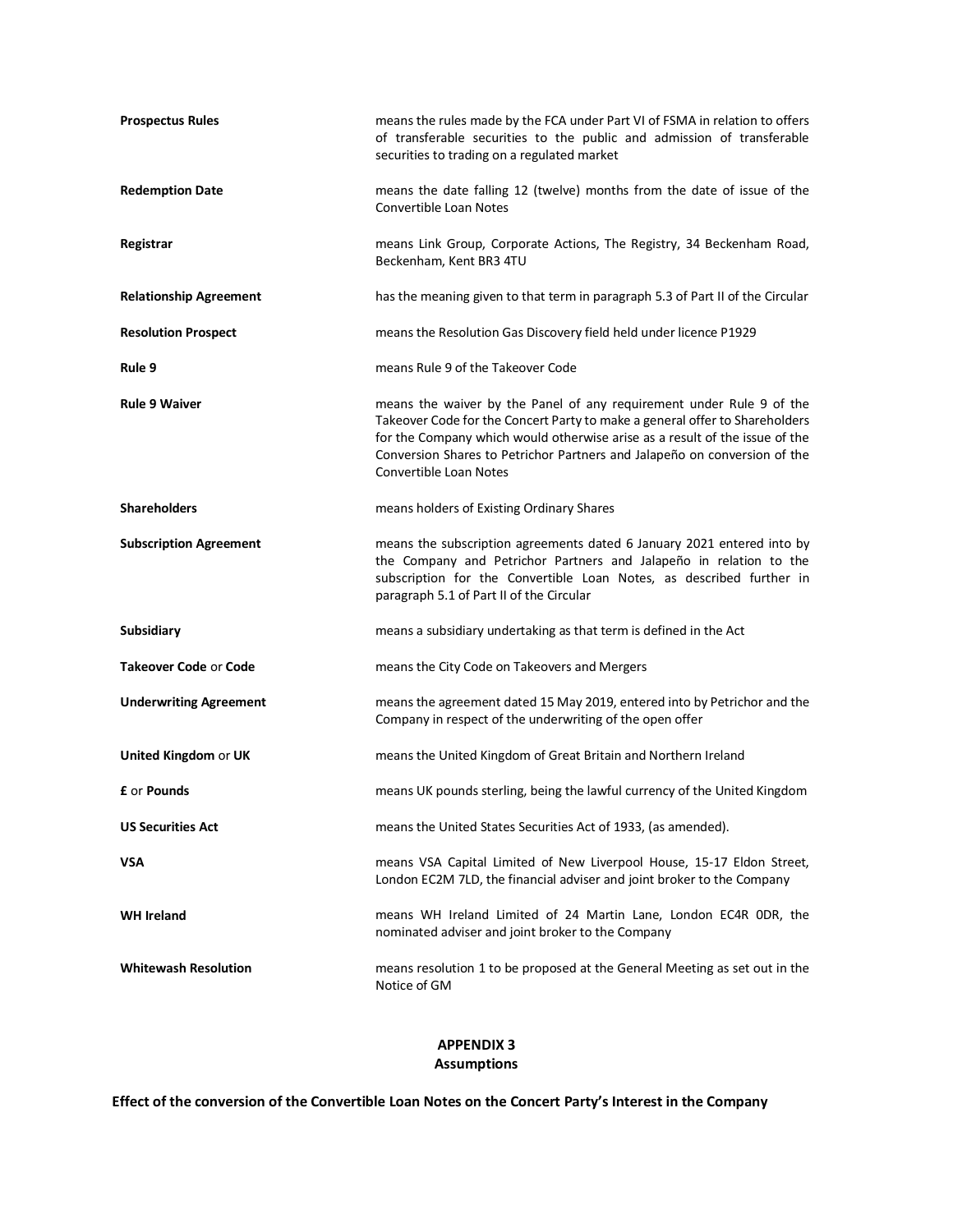- 1. As at the Disclosure Date, the holdings of the Concert Party are set out below:
	- (a) Petrichor holds 103,094,546 Ordinary Shares, representing 31.40 per cent. of the Company's existing issued share capital;
	- (b) Jalapeño holds 8,497,500 Ordinary Shares, representing 2.59 per cent. of the Company's existing issued share capital; and
	- (c) Stephen P. Jackson holds 51,000 Ordinary Shares, representing 0.02 per cent. of the Company's existing issued share capital.
- 2. The earliest date upon which either Petrichor Partners or Jalapeño may serve a notice to convert their respective Convertible Loan Notes into Ordinary Shares is expected to be on or around 26 January 2021 (assuming that they each respectively deliver a conversion notice to the Company on the date of issue of the convertible loan note certificates, which are to be issued approximately two business days after the General Meeting, subject to the Resolutions having been passed. Conversion would then take place on a date determined by the Company, being no later than ten business days after the date of service of such conversion notice).
- 3. Based on the assumptions below, conversion of the Convertible Loan Notes would result in the issue to the Concert Party of up to 73,233,406 Ordinary Shares increasing the total holding of the Concert Party to 184,876,452 Ordinary Shares representing approximately 46.04 per cent. of the Company's Enlarged Ordinary Share Capital:
	- (a) Conversion of the Convertible Loan Notes occurs on a date determined by the Company, being no later than ten business days after the date of service by either Petrichor Partners of Jalapeño of a conversion notice. The earliest date upon which either Petrichor Partners or Jalapeño may serve a notice to convert their respective Convertible Loan Notes into Ordinary Shares is expected to be on or around 26 January 2021 (assuming that Petrichor Partners or Jalapeño each respectively deliver a conversion notice to the Company on the date of issue of the convertible loan note certificates, which are to be issued approximately two business days after the General Meeting, subject to the Resolutions having been passed);
	- (b) Petrichor Partners and Jalapeño elect to convert the full principal amount of the £1,051,035 Convertible Loan Notes into new Ordinary Shares at the Conversion Price;
	- (c) Petrichor Partners and Jalapeño elect to convert the interest due into Ordinary Shares at the Conversion Price; and
	- (d) There are no changes to the Company's share capital prior to the issue of all of the Conversion Shares.
- 4. The effect of the issue of the Conversion Shares, representing approximately 22.31 per cent. of the Company's voting share capital is set out in the table below:

*Table 1: The Concert Party's maximum interest in the Company*

| Concert<br>member | Party | Current interest<br>in Ordinary<br>Share Capital | Percentage of<br><b>Issued Ordinary</b><br>Share Capital | Conversion<br>Shares* | Maximum<br>interest in<br><b>Enlarged Ordinary</b><br>Share Capital on<br>conversion of the<br>Convertible Loan<br>Notes* | Percentage of<br><b>Enlarged Ordinary</b><br>Share Capital on<br>conversion of the<br>Convertible Loan<br><b>Notes</b> |
|-------------------|-------|--------------------------------------------------|----------------------------------------------------------|-----------------------|---------------------------------------------------------------------------------------------------------------------------|------------------------------------------------------------------------------------------------------------------------|
|                   |       |                                                  |                                                          |                       |                                                                                                                           |                                                                                                                        |